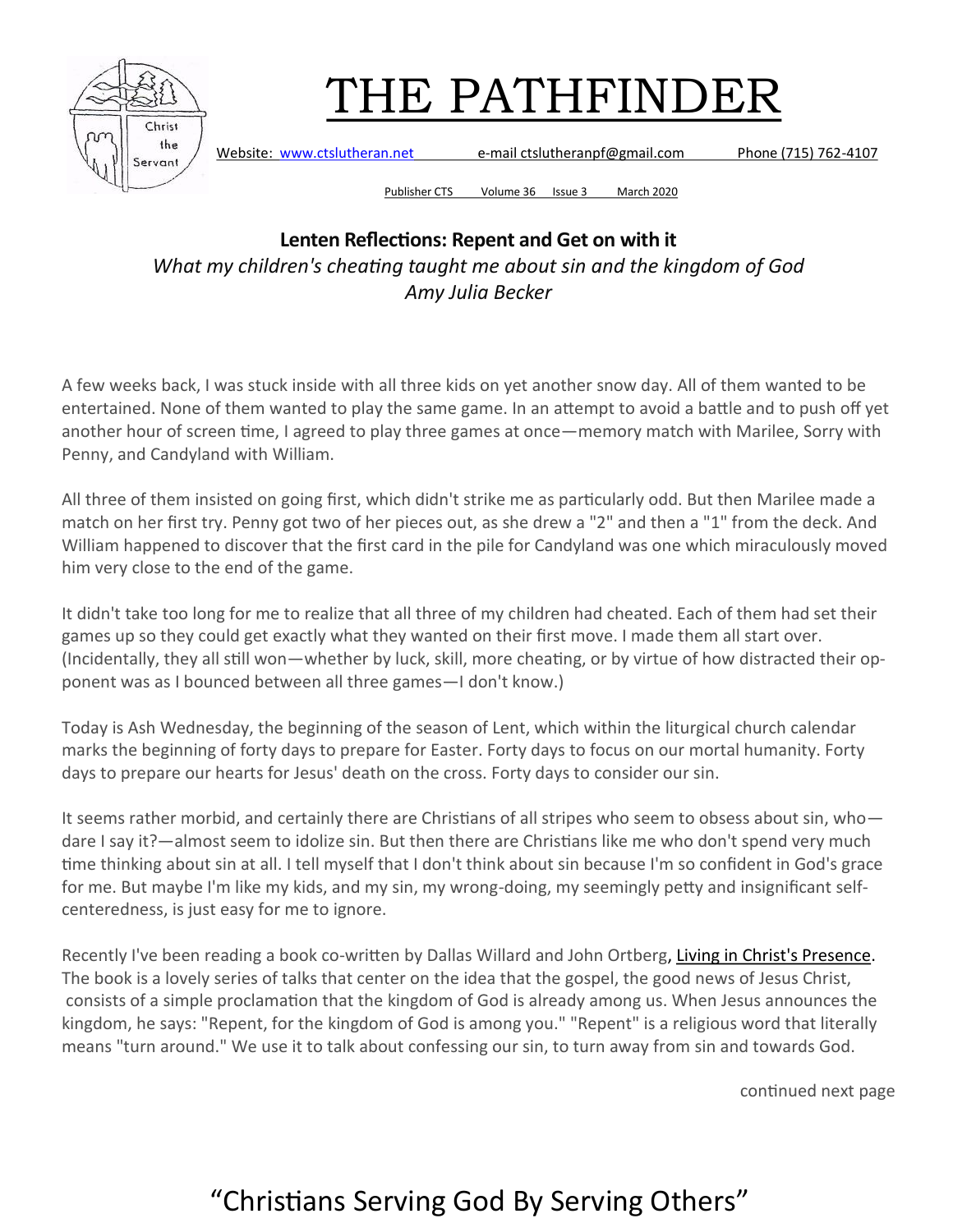

Website: [www.ctslutheran.net](http://www.ctslutheran.net/) e-mail ctslutheranpf@gmail.com Phone (715) 762-4107

Publisher CTS Volume 36 Issue 3 March 2020

When I look at that statement, although Jesus leads with "repent!" he doesn't belabor the point. He almost rushes to the next clause, the exciting news that God's kingdom is now among us. It's as if sin is an obstacle, something to get out of the way so the good stuff, the real stuff, can arrive. It's as if Jesus is reminding me to yes, pay attention to my sin, but only in order to get it out of the way, only in order to move it aside and make room for the glorious beautiful goodness to follow, only in order to ask for the help I need to be forgiven and heal.

I made my kids "repent" of cheating not because I wanted to win those games, and not because I even thought a single incident of cheating was terrible. I made them do it differently because I wanted them to learn how to be fair, in things little and big. Because I wanted them to enjoy the game as it ought to be played. Because I wanted to force them out of seeing themselves as the center of the universe. Jesus calls us to repent not because he wants us to dwell on our sin but because he wants to get that barrier out of the way.

Lent heralds the beginning of a season in which we are invited to examine our hearts and get the sin out of the way so that God's grace can pour in all the more. So that God's resurrection power can be all the more present and real in our lives and in the world around us.

For the next forty days, I'm going to try each day to practice repentance—to name one thing that I've said or done or thought that has turned me away from God's goodness. And for the next forty days I'm going to try to practice believing the good news—that God's forgiveness is never-ending, that God's forgiveness is merely the means to the end of knowing God, of participating in God's kingdom on earth and in heaven.

Repent. So that you can believe the good news, the glorious news, that God is among us.

Keeping<br>a Holy Lent

| Office Hours for Pastor - March |              |  |
|---------------------------------|--------------|--|
| March 2nd                       | 1:00-4:00 pm |  |
| March 4th                       | 2:00-5:00 pm |  |
| March 9th                       | 1:00-4:00 pm |  |
| March 11th                      | 2:00-5:00 pm |  |
| March 16th                      | 1:00-4:00 pm |  |
| March 18th                      | 2:00-5:00 pm |  |
| March 23rd                      | 1:00-4:00 pm |  |
| March 25th                      | 2:00-5:00 pm |  |
| March 30th                      | 1:00-4:00 pm |  |
|                                 |              |  |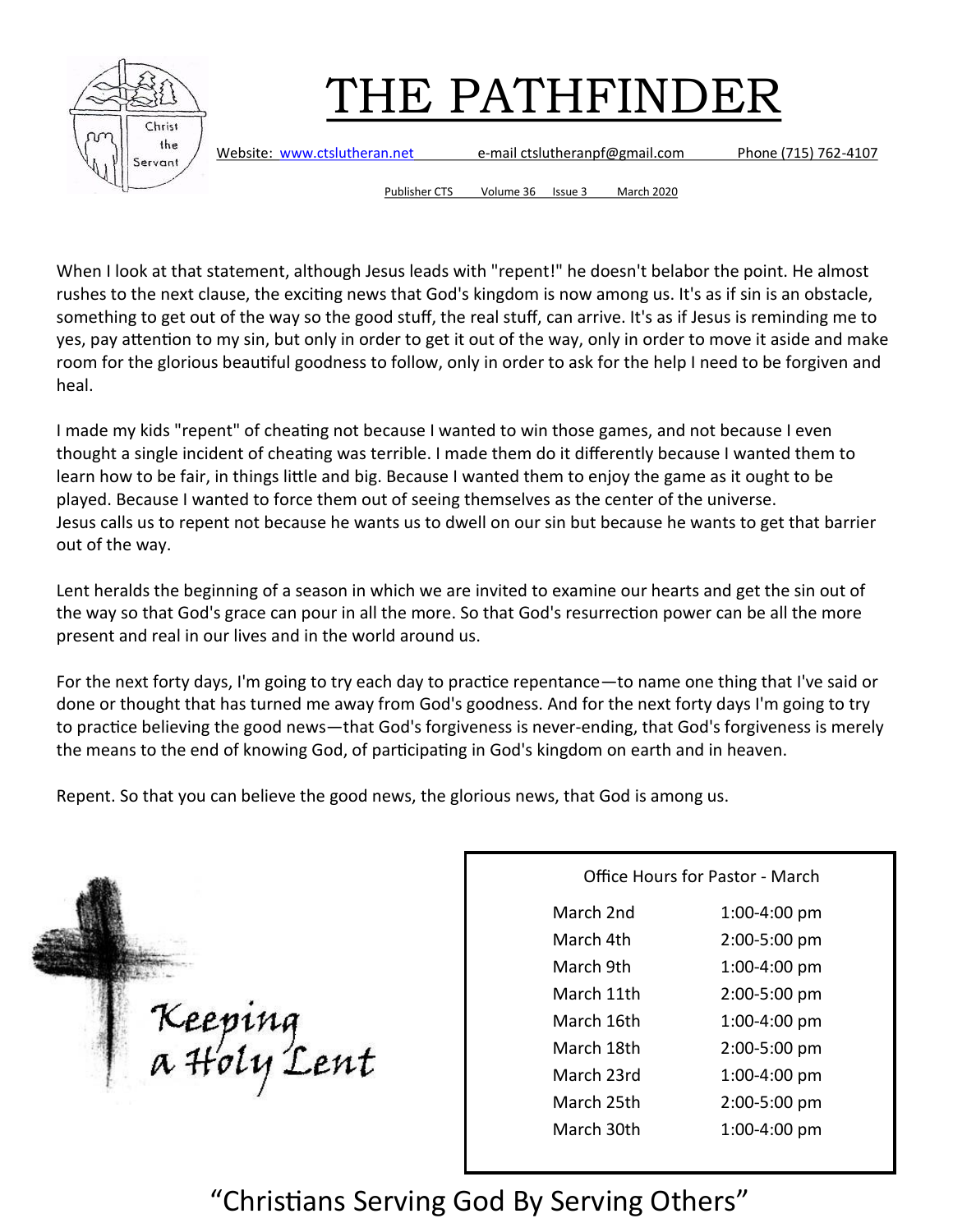

Website: [www.ctslutheran.net](http://www.ctslutheran.net/) e-mail ctslutheranpf@gmail.com Phone (715) 762-4107

Publisher CTS Volume 36 Issue 3 March 2020

#### **WELCA News – March 2020**

The church calendar has turned again as we entered the Lenten season on Ash Wednesday. We are sharing this time of reflection with the Congregational Church in the form of worship and discussion and soup suppers, alternating hosting and serving duties on Wednesday evenings. The WELCA group will host the March  $18<sup>th</sup>$  supper. Please mark your calendars and share in the fellowship each Wednesday during Lent.

World Day of Prayer is Friday, March 6. We are hosting this event featuring the country of Zimbabwe. Tammy and Jason Hastings will provide inspirational music, and a salad and dessert luncheon will be served following the noon program. A signup sheet is posted on the bulletin board for salads. Please attend, and invite your friends and neighbors!

Thank you to Nancy Miller who has volunteered to construct a quilt top that will be donated to the Luther Park Camp fundraiser auction next summer. Nancy made a beautiful quilt last year as our donation, and we appreciate your willingness to make another one this year.

As always at this time of the year we miss our members who are south for the winter, but we are grateful for all who are able to work on quilts and baby blankets from 11 to 4 each Monday. We break for lunch and devotions at noon and simply have a great time together. All are welcome!

Enjoy the lengthening days and the promise of warmer weather. It won't be long until we celebrate Easter and welcome Spring!

Blessings,

Liz C

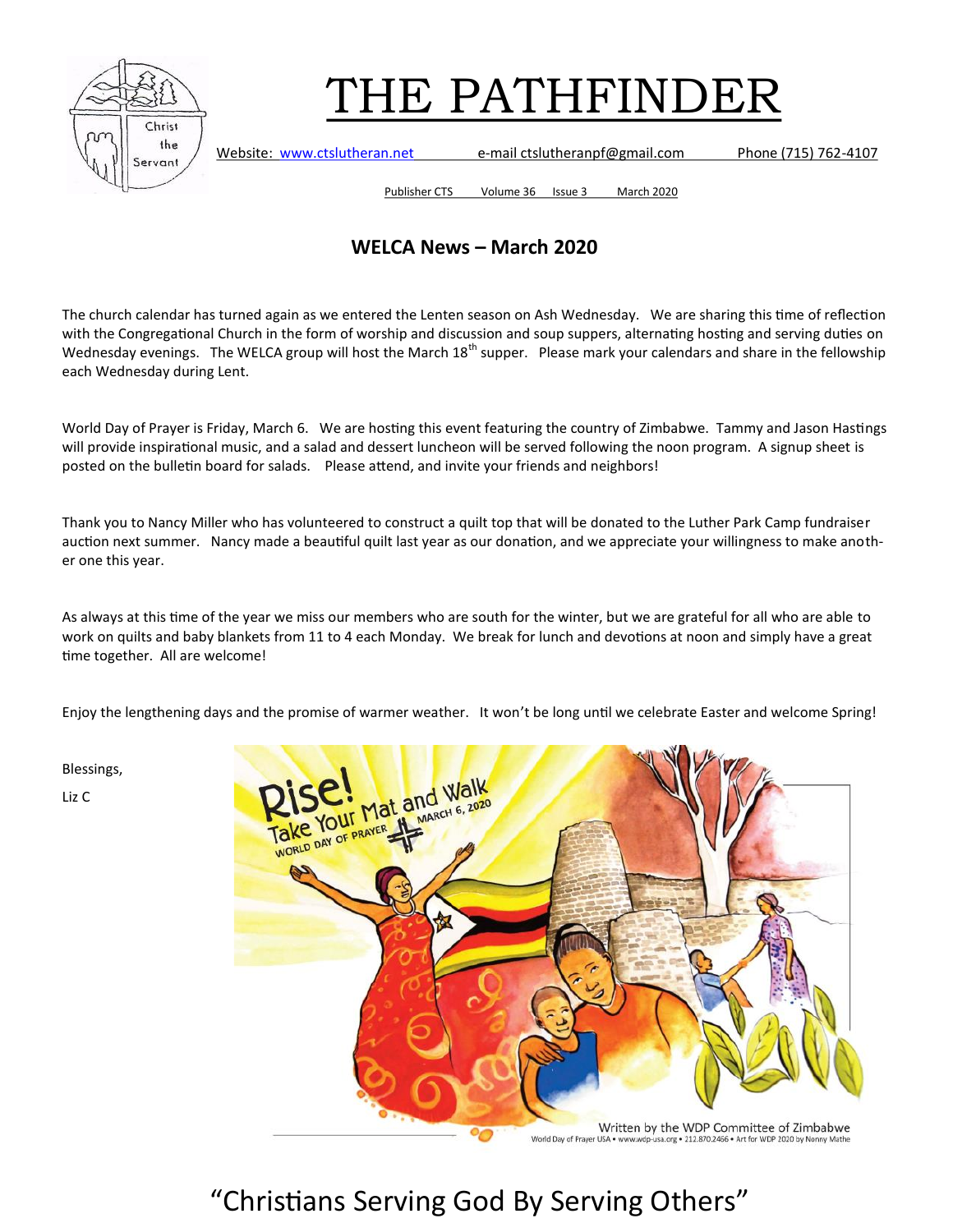

Website: [www.ctslutheran.net](http://www.ctslutheran.net/) e-mail ctslutheranpf@gmail.com Phone (715) 762-4107

Publisher CTS Volume 36 Issue 3 March 2020

| <b>Women's Quilting Group-Monday</b> |                                                                          |  |  |  |
|--------------------------------------|--------------------------------------------------------------------------|--|--|--|
| March 2nd                            | Quilting 11:00 am-4:00 pm<br>Lunch 12:00 pm<br>Bible Study 12:15 pm      |  |  |  |
| March 9th                            | Quilting $11:00$ am $-4:00$ pm<br>Lunch 12:00 pm<br>Bible Study 12:15 pm |  |  |  |
| March 16th                           | Quilting 11:00 am-4:00 pm<br>Lunch 12:00 pm<br>Bible Study 12:15 pm      |  |  |  |
| March 23rd                           | Quilting 11:00 am-4:00 pm<br>Lunch 12:00 pm<br>Bible Study 12:15 pm      |  |  |  |
| March 30th                           | Quilting 11:00 am-4:00 pm<br>Lunch 12:00 pm<br>Bible Study 12:15 pm      |  |  |  |

#### **Sunday Bible Study—Sunday**

| March 1st  | 11:00 am   |
|------------|------------|
| March 8th  | $11:00$ am |
| March 22nd | 11:00 am   |
| March 29th | 11:00 am   |



### **Confirmation-Wednesday**

| March 4th  | $4 - 5:00$ pm |
|------------|---------------|
| March 11th | 5-6:00 pm     |
| March 18th | 4-5:00 pm     |
| March 25th | 5-6:00 pm     |
|            |               |

#### **Sunday School– Wednesday**

March 11th 4-5:00 pm

March 25th 4-5:00 pm

#### **Men's Group-Thursday**

March 4th 4:30 – 5:30 pm March 18th 4:30 –5:30 pm April 1st 4:30 –5:30 pm

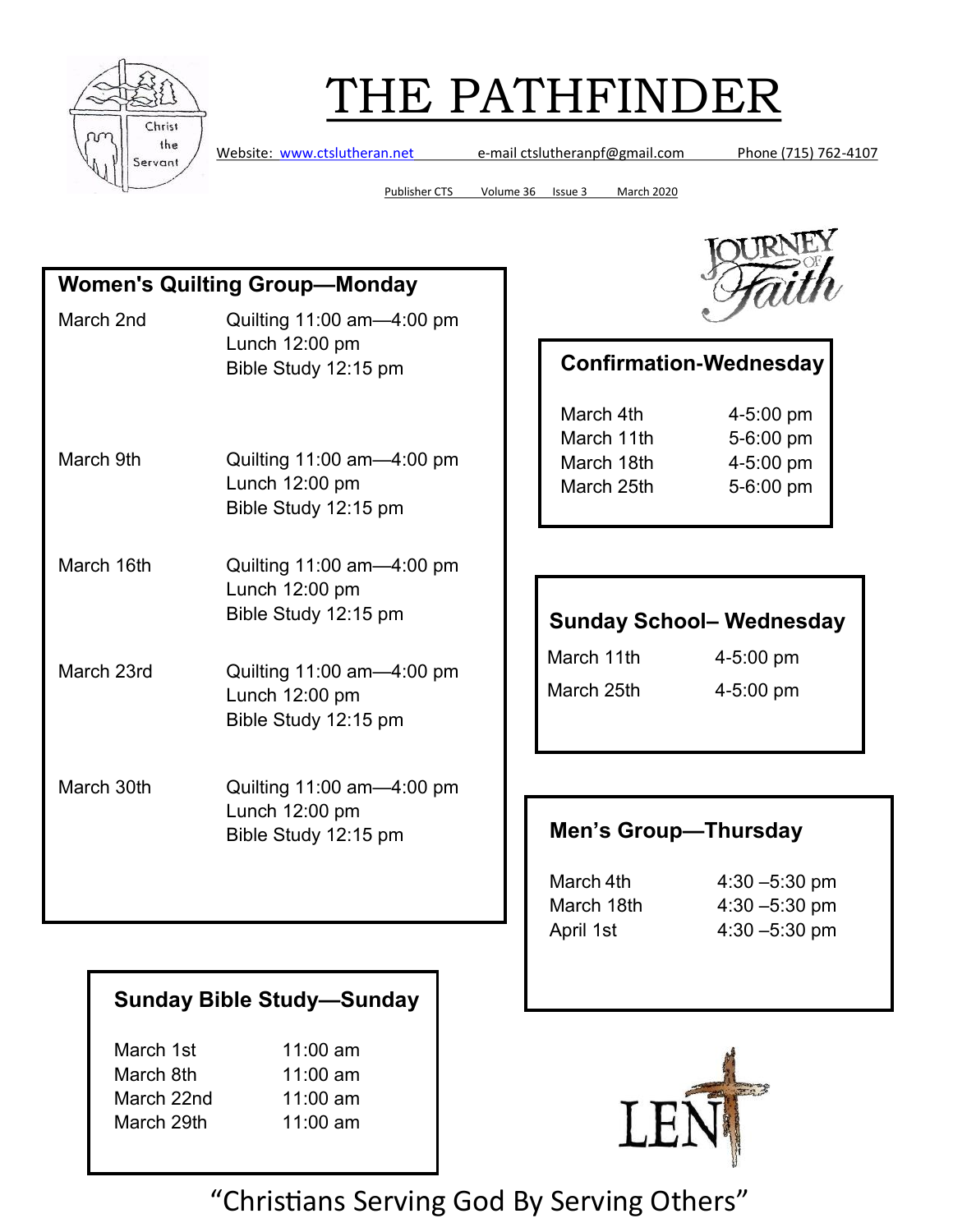

Website: [www.ctslutheran.net](http://www.ctslutheran.net/) e-mail ctslutheranpf@gmail.com Phone (715) 762-4107

Publisher CTS Volume 36 Issue 3 March 2020



#### **March Bible Readings**

**March 1st–1st Sunday of Lent**

Isaiah 1:16-18 Ephesians 4:31-5:2 Matthew 6:9-15

**March 8th—2nd Sunday of Lent** Numbers 21:4-9 Romans 3:21-25 John 3:14-17

#### **March 15th —3rd Sunday of Lent**

Isaiah 35:4-10 Hebrews 12:1-3 Matthew 16:24-26

#### **March 22nd—4th Sunday of Lent**

Isaiah 55:8-11 1 Corinthians 1:18-25 Matthew 16:21-23

#### **March 29th—5th Sunday of Lent**

Isaiah 53:6-10 Hebrews 1:1-4 Luke 24:44-48



**Therefore confess your sins to one another, and pray for one another, that you may be healed… James 5:16.**

Please remember these people and requests in your prayers.

**Health/ Concerns:** Dale, Scott, Margaret, Nancy, Ron, Tom, Darlene, Jim, Pete, Adilynn, Susan, Betty, the family of Bob and Marge Kleinsmith, Terry, and Amanda.

**Military** - Anton ,Andrew, and Natalie.

CTS Church Council, Men's Group, WELCA, Quilting Ministry, Adult Bible Studies, CTS Youth, AIDS orphans in Malawi, Hunger and poverty in the world.

**\*\*\*\*\*\*\*\*\*\***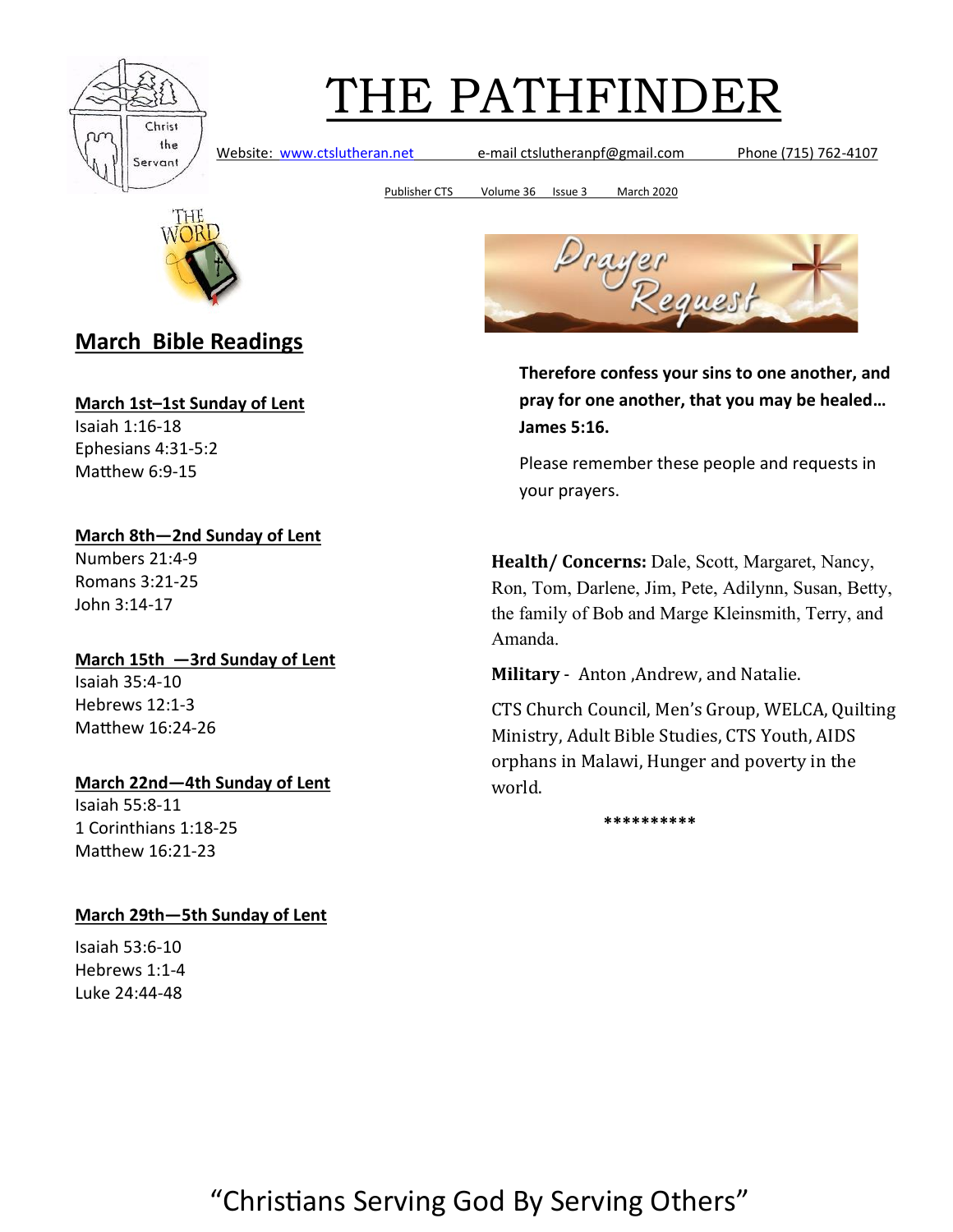

Website: [www.ctslutheran.net](http://www.ctslutheran.net/) e-mail ctslutheranpf@gmail.com Phone (715) 762-4107

Publisher CTS Volume 36 Issue 3 March 2020

**The Lord's Cupboard-**Reminder that the first Sunday of each month is Lord's Cupboard donation day. Please bring items and drop them in the box in the narthex. Some of the items that are needed are proteins such as canned meat, tuna, peanut butter and non-sugar breakfast cereal. We also now have a need for paper grocery bags.



**Bible Study** Sunday Bible study in March will be a continuation of Back to Basics by Timothy Wengert. Join us at 11:00 am for the study.

**Lent-**Begins with Ash Wednesday and runs until Easter Sunday on April 12, 2020. We will again be doing 'Soup Supper" with the Congregational church. Christ the Servant will host 3 times beginning on March  $4<sup>th</sup>$ . Pastor Don and Pastor Gwen have decided to use Holden Evening Prayer this year, so there will be no Bible study like last year. Our topic will be  $\mathbf S$  from Philippians 2:5-11 "At the Name of Jesus". We hope you will join us for this Lenten journey. Please sign up to bring soup, bread, beverages when we are at home and dessert when we go to the Congregational Church. The sign up sheet is on the wall next to the office door.

**Volunteers** People needed to join Barb Lofthus and Pastor Gwen in a hymn sing at Park Manor on March 1 and The Waterford on March 3 both at 2p.m.

Flowers will be available for purchase to decorate our sanctuary for Easter on April 12<sup>th</sup>. A form can be found in your bulletin toward the end of the month.

**Daylights Savings Time** begins on March 8th. Don't forget to turn your clocks ahead one hour before going to bed.

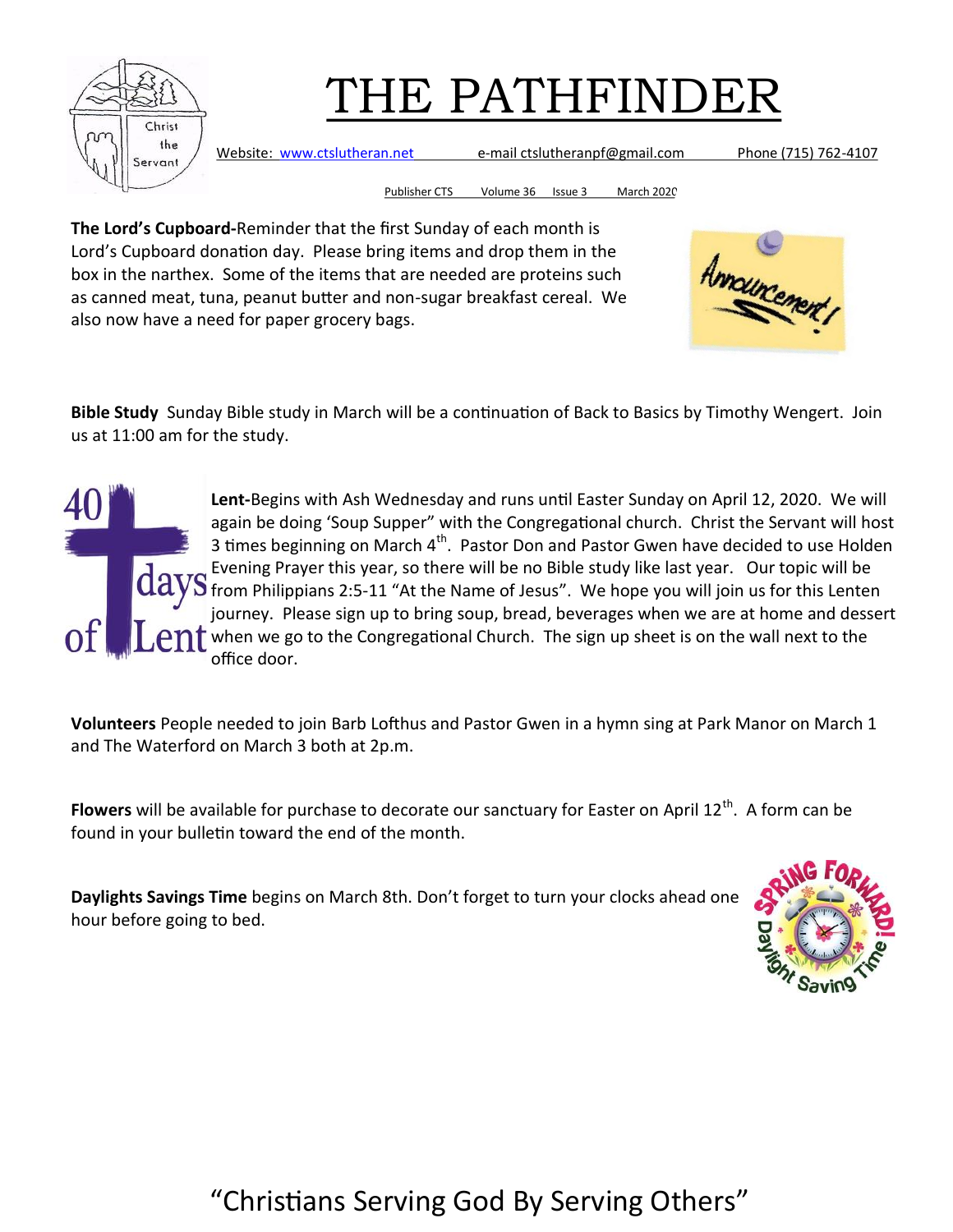

Website: [www.ctslutheran.net](http://www.ctslutheran.net/) e-mail ctslutheranpf@gmail.com Phone (715) 762-4107

Publisher CTS Volume 36 Issue 3 March 2020

#### **Lenten Wednesdays 2020**

#### **Christ the Servant and First Congregational Church**

**Ash Wednesday**- Feb 26,2020 Each church will have it's own separate Ash Wednesday service. (Christ the Servant 6:30 p.m. service with imposition of ashes and Holy Communion.)

The remainder of the 5 Wednesday will follow the theme of At The Name of Jesus. When you are the host church your pastor will preach on the Scripture lessons below.

The setting for the service will be Holden Evening Prayer by Marty Haugen.

| 1 <sup>st</sup> Wed March 4  | <b>CTS</b>    | Isaiah 53:4-9                                                                       | Christ emptied and humbled himself       |  |
|------------------------------|---------------|-------------------------------------------------------------------------------------|------------------------------------------|--|
| 2 <sup>nd</sup> Wed March 11 | <b>FC-UCC</b> | Genesis 12:1-9                                                                      | Christ became obedient                   |  |
| 3 <sup>rd</sup> Wed March 18 | <b>CTS</b>    | 1 Kings 18:30-40                                                                    | At the name of Jesus all knees shall bow |  |
| 4 <sup>th</sup> Wed March 25 | <b>FC-UCC</b> | Genesis 28:10-15                                                                    | Every tongue confesses Jesus             |  |
| 5 <sup>th</sup> Wed April 1  | <b>CTS</b>    | Jeremiah 31:31-34                                                                   | Let the same mind be in you              |  |
| 5:30 will be soup suppers-   |               | Host church makes the soup and provides beverages<br>Visiting church brings desert. |                                          |  |
|                              |               |                                                                                     |                                          |  |

6:30 will be worship

There will be an offering taken at the end of worship. Checks and envelopes will go to your respective church. Loose change and bills will be given to the Lord's Cupboard.

Any questions please call Pastor Gwen at 414-531-7924 cell or 715-769-3535